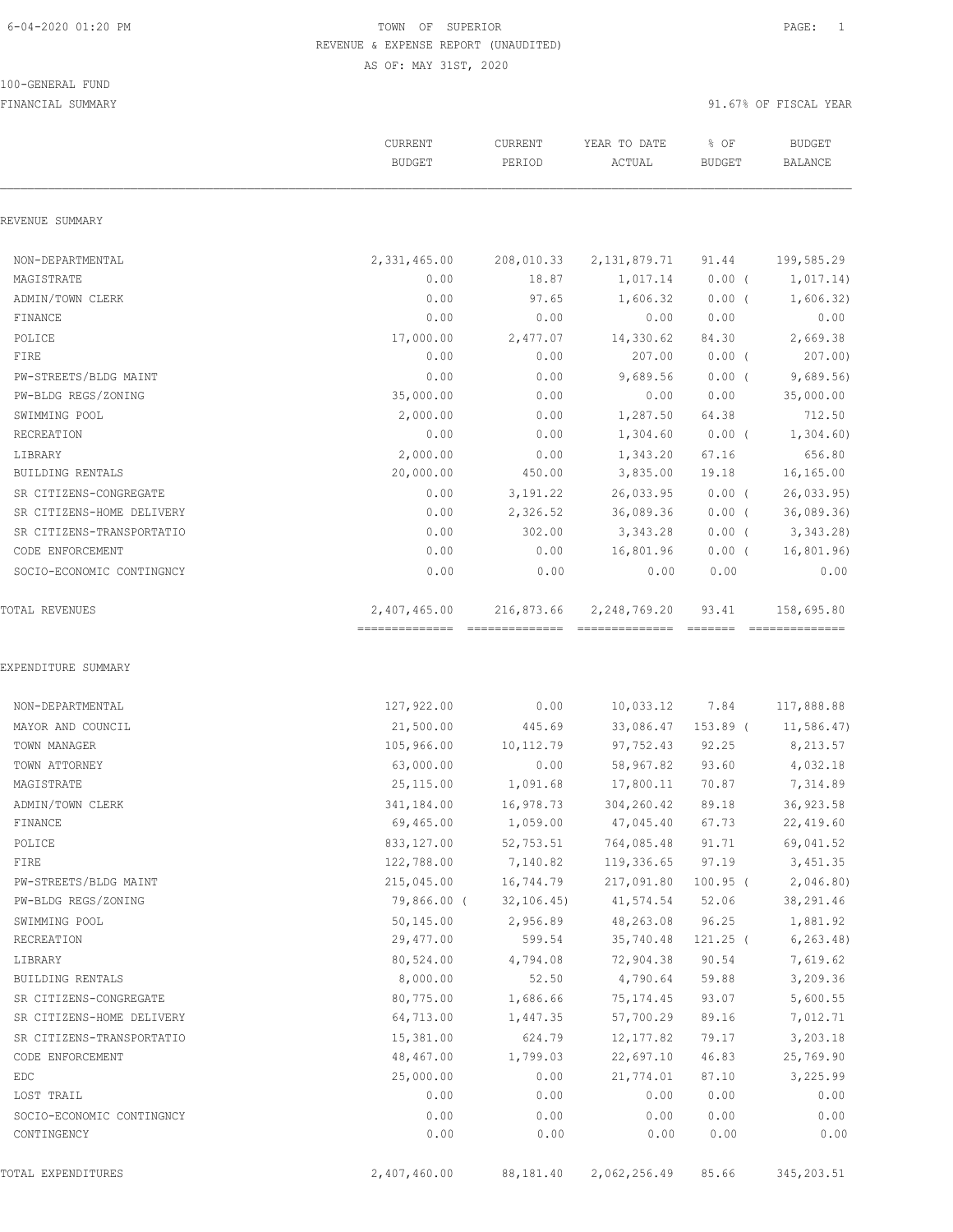100-GENERAL FUND

|                                    | CURRENT<br><b>BUDGET</b> | CURRENT<br>PERIOD | YEAR TO DATE<br>ACTUAL | % OF<br>BUDGET | BUDGET<br>BALANCE |
|------------------------------------|--------------------------|-------------------|------------------------|----------------|-------------------|
|                                    |                          |                   |                        |                |                   |
| REVENUES OVER/(UNDER) EXPENDITURES | 5.00                     | 128,692.26        | 186,512.71             |                | 186,507.71)       |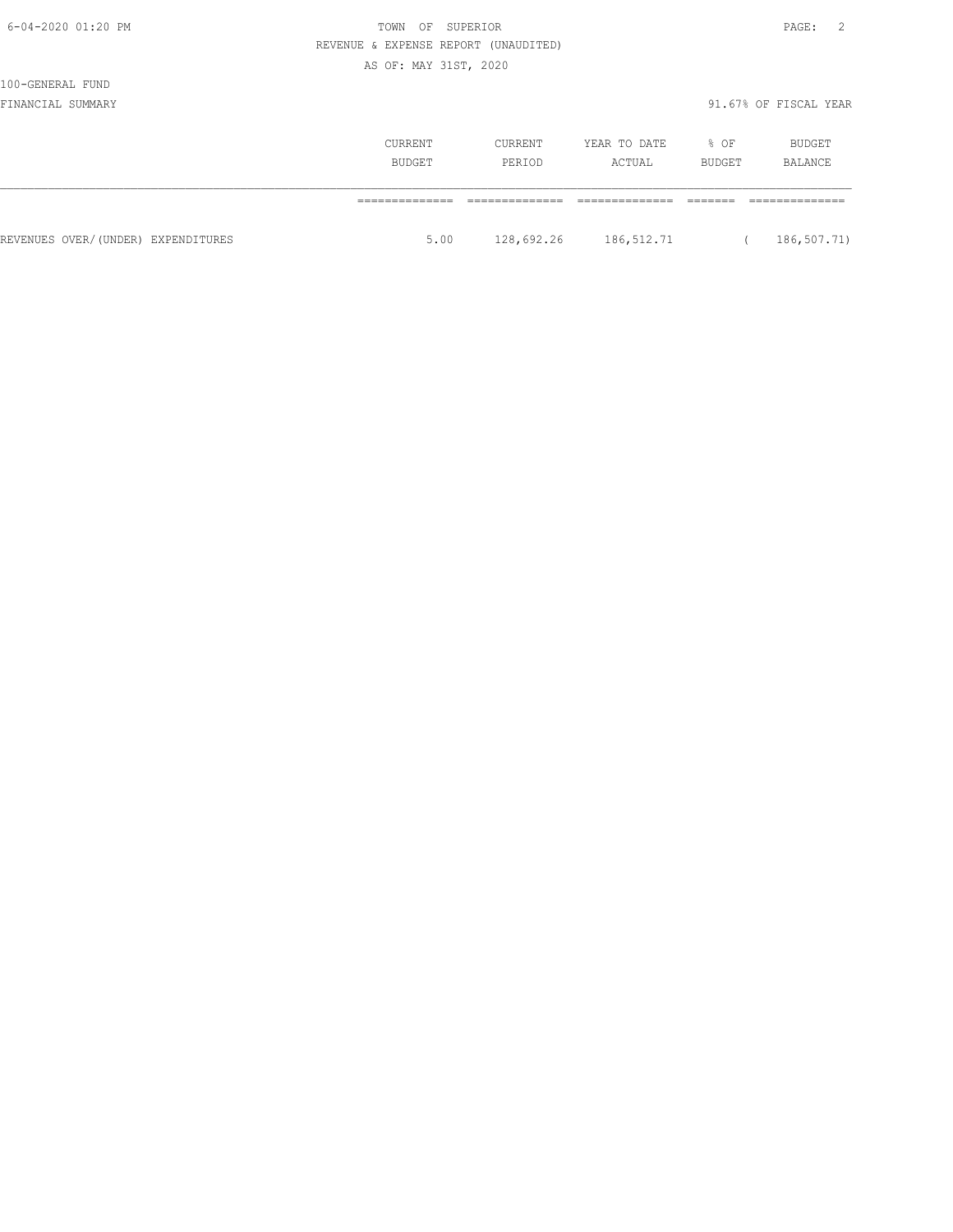200-REFUSE SERVICE

|                                    | CURRENT<br><b>BUDGET</b>    | CURRENT<br>PERIOD                                       | YEAR TO DATE<br>ACTUAL        | % OF<br>BUDGET   | <b>BUDGET</b><br><b>BALANCE</b> |
|------------------------------------|-----------------------------|---------------------------------------------------------|-------------------------------|------------------|---------------------------------|
| REVENUE SUMMARY                    |                             |                                                         |                               |                  |                                 |
| NON-DEPARTMENTAL                   | 17,481.00                   | 0.00                                                    |                               | 5,310.00 30.38   | 12,171.00                       |
| TOTAL REVENUES                     | 17,481.00<br>============== | 0.00<br>---------------                                 | 5,310.00<br>--------------    | 30.38<br>------- | 12,171.00<br>--------------     |
| EXPENDITURE SUMMARY                |                             |                                                         |                               |                  |                                 |
| NON-DEPARTMENTAL                   |                             | 17,481.00 1,240.00                                      | 39,757.37 227.43 (22,276.37)  |                  |                                 |
| TOTAL EXPENDITURES                 | 17,481.00                   | 1,240.00                                                | 39,757.37 227.43 ( 22,276.37) |                  |                                 |
| REVENUES OVER/(UNDER) EXPENDITURES | ==============              | ==============<br>$0.00$ ( $1,240.00$ ) ( $34,447.37$ ) | ==============                |                  | ==============<br>34,447.37     |
|                                    |                             |                                                         |                               |                  |                                 |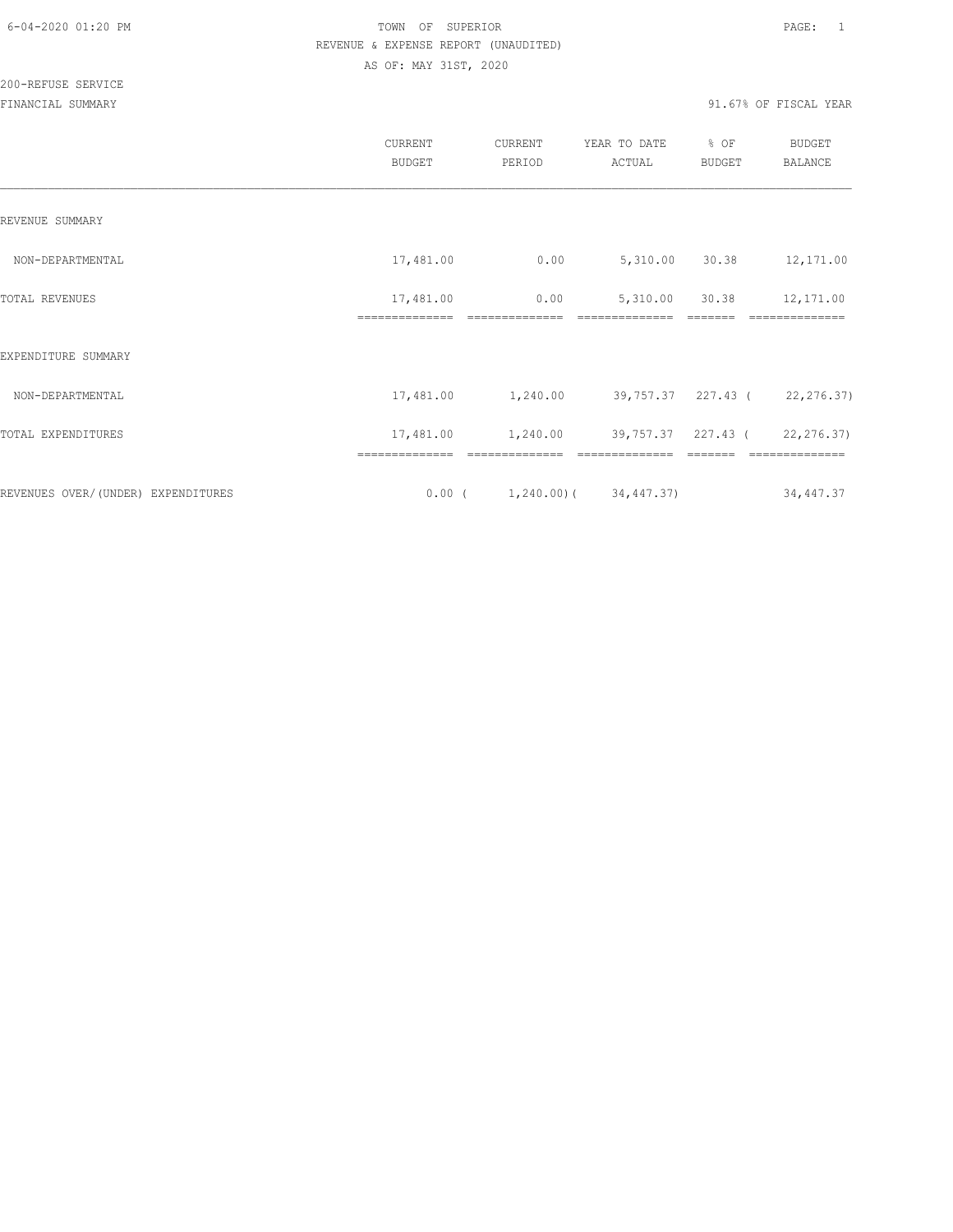#### 210-SEWER

|                                    | CURRENT<br><b>BUDGET</b>     | CURRENT<br>PERIOD           | YEAR TO DATE<br>ACTUAL | % OF<br>BUDGET | <b>BUDGET</b><br>BALANCE |
|------------------------------------|------------------------------|-----------------------------|------------------------|----------------|--------------------------|
| REVENUE SUMMARY                    |                              |                             |                        |                |                          |
| NON-DEPARTMENTAL                   | 425,622.00                   | 30,865.00                   | 365,207.93 85.81       |                | 60,414.07                |
| TOTAL REVENUES                     | 425,622.00<br>============== | 30,865.00<br>============== | 365, 207.93 85.81      |                | 60, 414.07<br>========== |
| EXPENDITURE SUMMARY                |                              |                             |                        |                |                          |
| NON-DEPARTMENTAL                   | 425,622.00                   | 10,496.41                   | 313,396.51 73.63       |                | 112,225.49               |
| TOTAL EXPENDITURES                 | 425,622.00                   | 10,496.41 313,396.51 73.63  |                        |                | 112,225.49               |
|                                    | ==============               |                             |                        |                |                          |
| REVENUES OVER/(UNDER) EXPENDITURES | 0.00                         | 20,368.59                   | 51,811.42              |                | 51, 811.42)<br>$\left($  |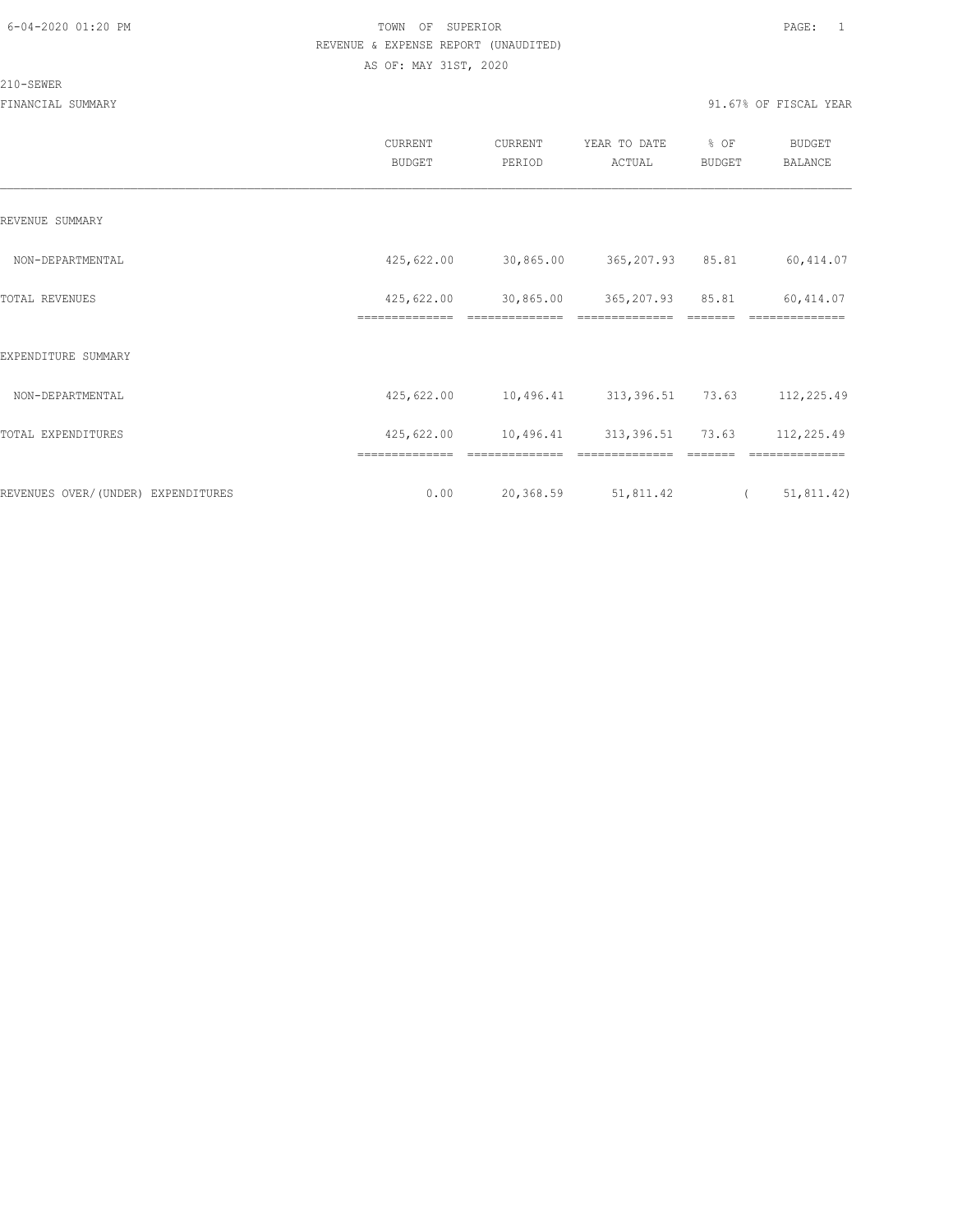|                                    | CURRENT<br><b>BUDGET</b>      | CURRENT<br>PERIOD                     | YEAR TO DATE<br>ACTUAL     | % OF<br>BUDGET | BUDGET<br><b>BALANCE</b> |
|------------------------------------|-------------------------------|---------------------------------------|----------------------------|----------------|--------------------------|
| REVENUE SUMMARY                    |                               |                                       |                            |                |                          |
| NON-DEPARTMENTAL                   | 470,333.00                    |                                       | 28,807.56 323,898.97 68.87 |                | 146,434.03               |
| TOTAL REVENUES                     | 470,333.00<br>--------------- |                                       | 28,807.56 323,898.97 68.87 |                | 146,434.03               |
| EXPENDITURE SUMMARY                |                               |                                       |                            |                |                          |
| NON-DEPARTMENTAL                   | 470,333.00                    |                                       | 29,870.09 402,600.10       | 85.60          | 67,732.90                |
| TOTAL EXPENDITURES                 | 470,333.00                    |                                       | 29,870.09 402,600.10 85.60 |                | 67,732.90                |
|                                    | ==============                |                                       | --------------             |                | --------------           |
| REVENUES OVER/(UNDER) EXPENDITURES |                               | $0.00$ ( $1,062.53$ ) ( $78,701.13$ ) |                            |                | 78,701.13                |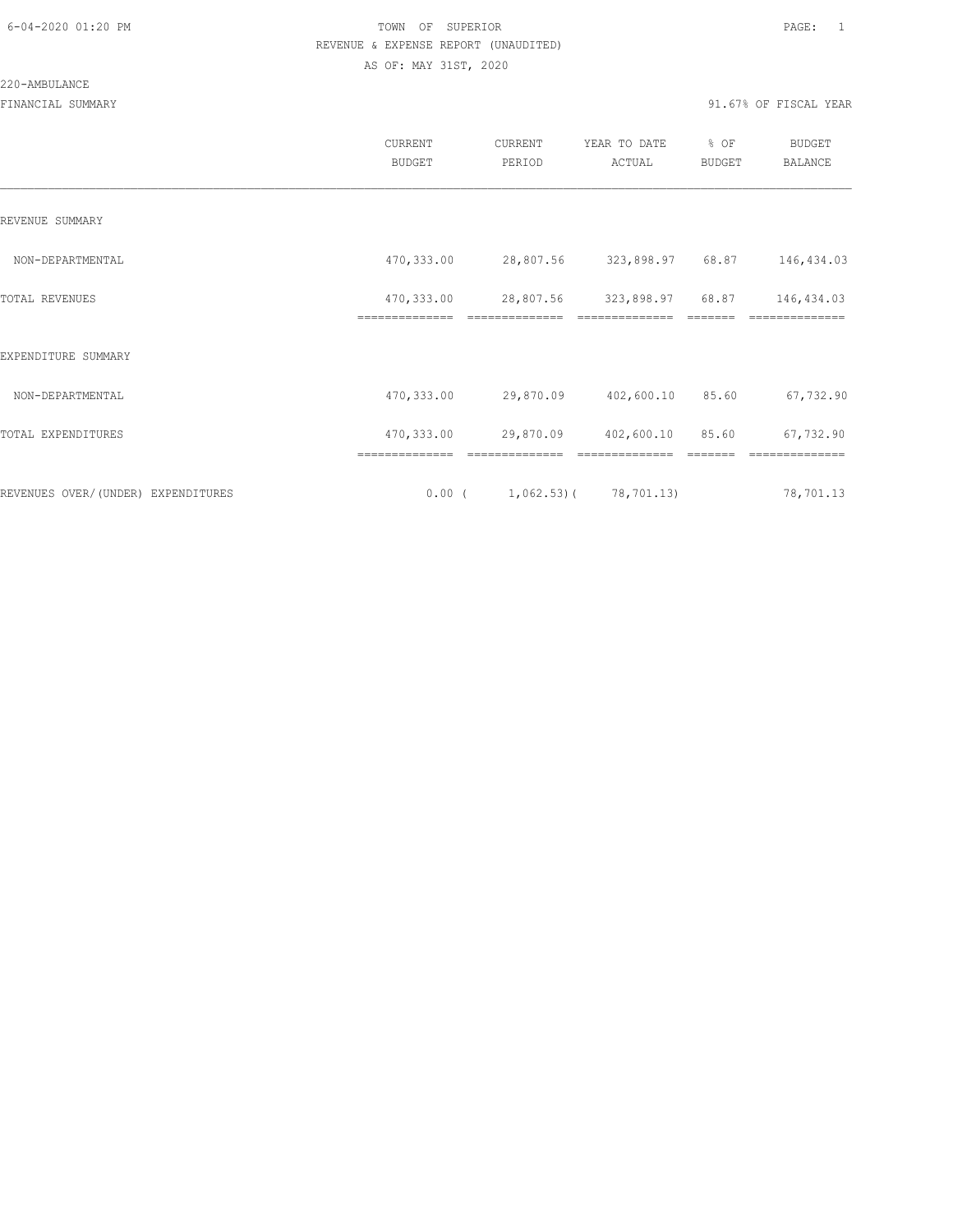230-CEMETARY

|                                    | CURRENT<br><b>BUDGET</b> | CURRENT<br>PERIOD                     | YEAR TO DATE<br>ACTUAL | % OF<br><b>BUDGET</b> | <b>BUDGET</b><br>BALANCE |
|------------------------------------|--------------------------|---------------------------------------|------------------------|-----------------------|--------------------------|
| REVENUE SUMMARY                    |                          |                                       |                        |                       |                          |
| NON-DEPARTMENTAL                   |                          | 27,985.00  1,600.00  21,675.00  77.45 |                        |                       | 6,310.00                 |
| TOTAL REVENUES                     | 27,985.00                | 1,600.00                              | 21,675.00              | 77.45                 | 6,310.00                 |
| EXPENDITURE SUMMARY                |                          |                                       |                        |                       |                          |
| NON-DEPARTMENTAL                   | 27,985.00                | 2,208.61 15,188.25 54.27              |                        |                       | 12,796.75                |
| TOTAL EXPENDITURES                 | 27,985.00                | 2,208.61 15,188.25 54.27              |                        |                       | 12,796.75                |
|                                    | ==============           | ==============                        | --------------         |                       | ==============           |
| REVENUES OVER/(UNDER) EXPENDITURES | $0.00$ (                 |                                       | 608.61) 6,486.75       | $\overline{a}$        | 6,486.75                 |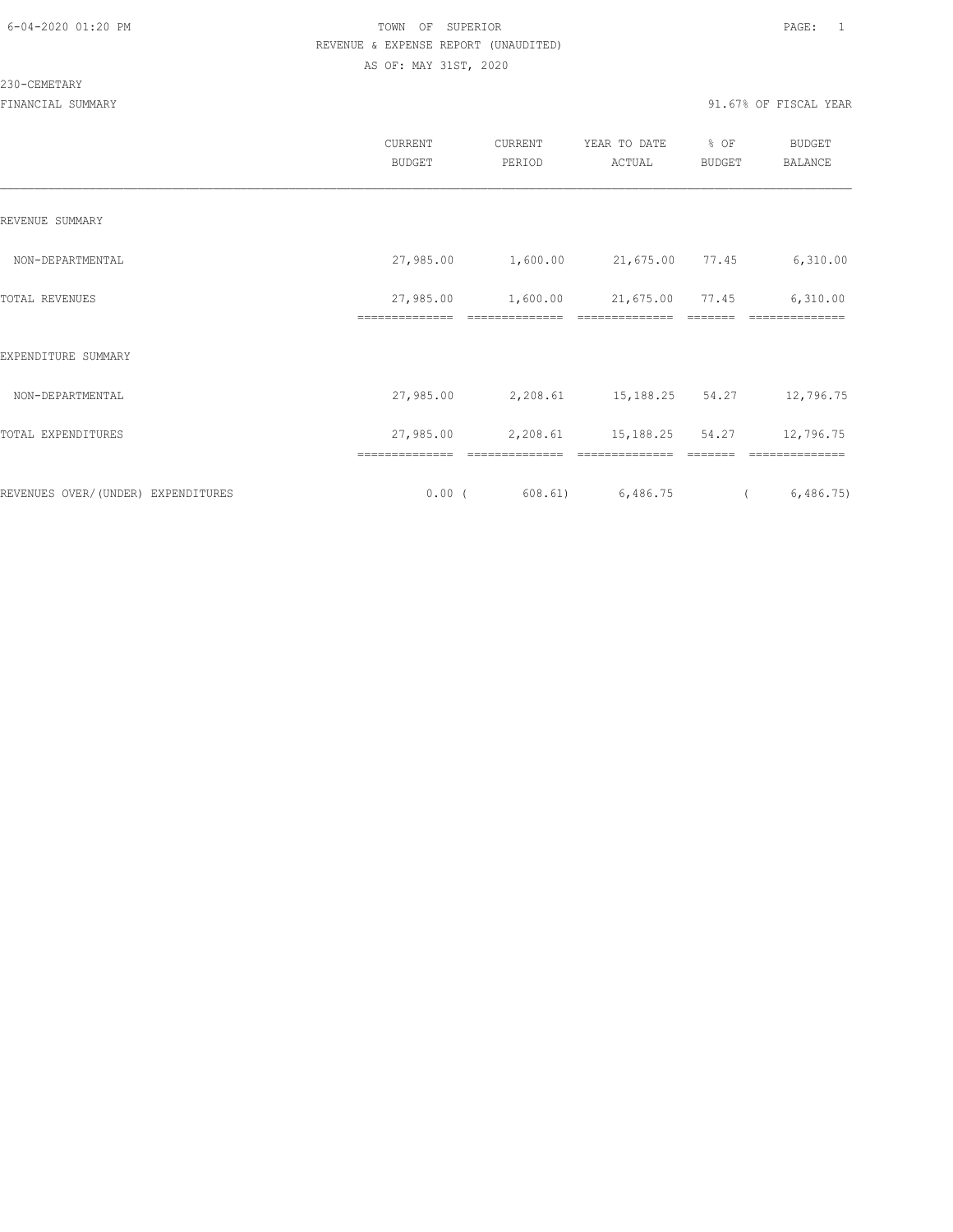# 300-HIGHWAY USERS REVENUE

|                                    | CURRENT<br><b>BUDGET</b>     | CURRENT<br>PERIOD                | YEAR TO DATE<br>ACTUAL | % OF<br>BUDGET | <b>BUDGET</b><br>BALANCE |  |
|------------------------------------|------------------------------|----------------------------------|------------------------|----------------|--------------------------|--|
| REVENUE SUMMARY                    |                              |                                  |                        |                |                          |  |
| NON-DEPARTMENTAL                   | 885,386.00                   | 20,984.08                        | 432,820.27 48.88       |                | 452,565.73               |  |
| TOTAL REVENUES                     | 885,386.00<br>============== | 20,984.08                        | 432,820.27             | 48.88          | 452,565.73<br>========== |  |
| EXPENDITURE SUMMARY                |                              |                                  |                        |                |                          |  |
| NON-DEPARTMENTAL                   | 885,386.00                   | 36,410.60                        | 405,250.42 45.77       |                | 480, 135.58              |  |
| TOTAL EXPENDITURES                 | 885,386.00                   | 36,410.60                        | 405,250.42 45.77       |                | 480, 135.58              |  |
|                                    |                              |                                  |                        |                |                          |  |
| REVENUES OVER/(UNDER) EXPENDITURES |                              | $0.00$ ( $15,426.52$ ) 27,569.85 |                        | $\overline{a}$ | 27,569.85)               |  |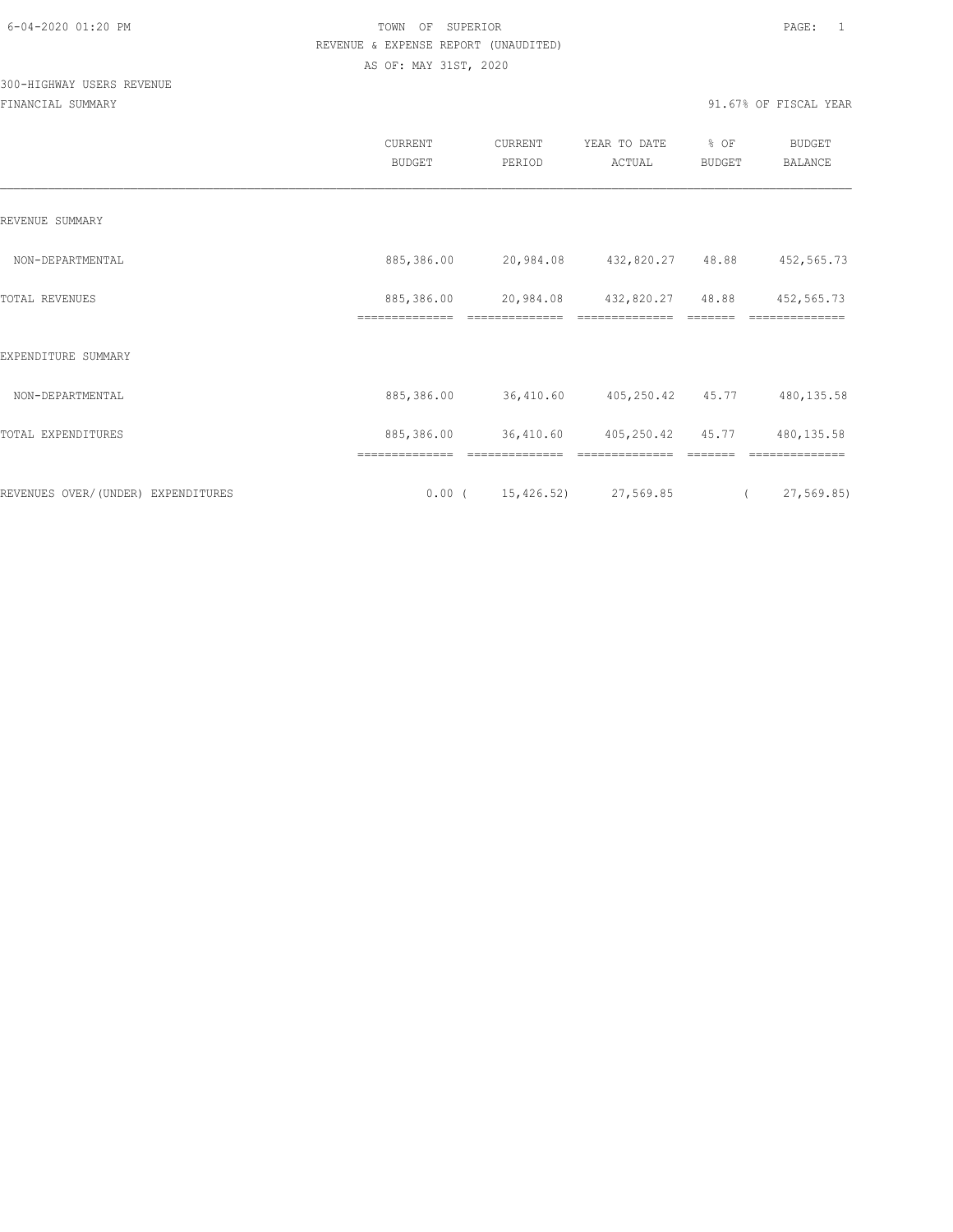310-EXCISE TAX

|                                     | <b>CURRENT</b><br><b>BUDGET</b> | CURRENT<br>PERIOD          | YEAR TO DATE<br>ACTUAL     | % OF<br>BUDGET | BUDGET<br><b>BALANCE</b> |
|-------------------------------------|---------------------------------|----------------------------|----------------------------|----------------|--------------------------|
| REVENUE SUMMARY                     |                                 |                            |                            |                |                          |
| NON-DEPARTMENTAL                    | 199,835.00                      | 12,700.98 136,145.42 68.13 |                            |                | 63,689.58                |
| TOTAL REVENUES                      | 199,835.00                      | 12,700.98                  | 136, 145.42                | 68.13          | 63,689.58                |
| EXPENDITURE SUMMARY                 |                                 |                            |                            |                |                          |
| NON-DEPARTMENTAL                    | 199,835.00                      |                            | 23, 265.99 196, 864.34     | 98.51          | 2,970.66                 |
| TOTAL EXPENDITURES                  | 199,835.00                      | 23,265.99                  | 196,864.34                 | 98.51          | 2,970.66                 |
|                                     |                                 |                            |                            |                |                          |
| REVENUES OVER/ (UNDER) EXPENDITURES | $0.00$ (                        |                            | $10, 565.01$ ( 60, 718.92) |                | 60,718.92                |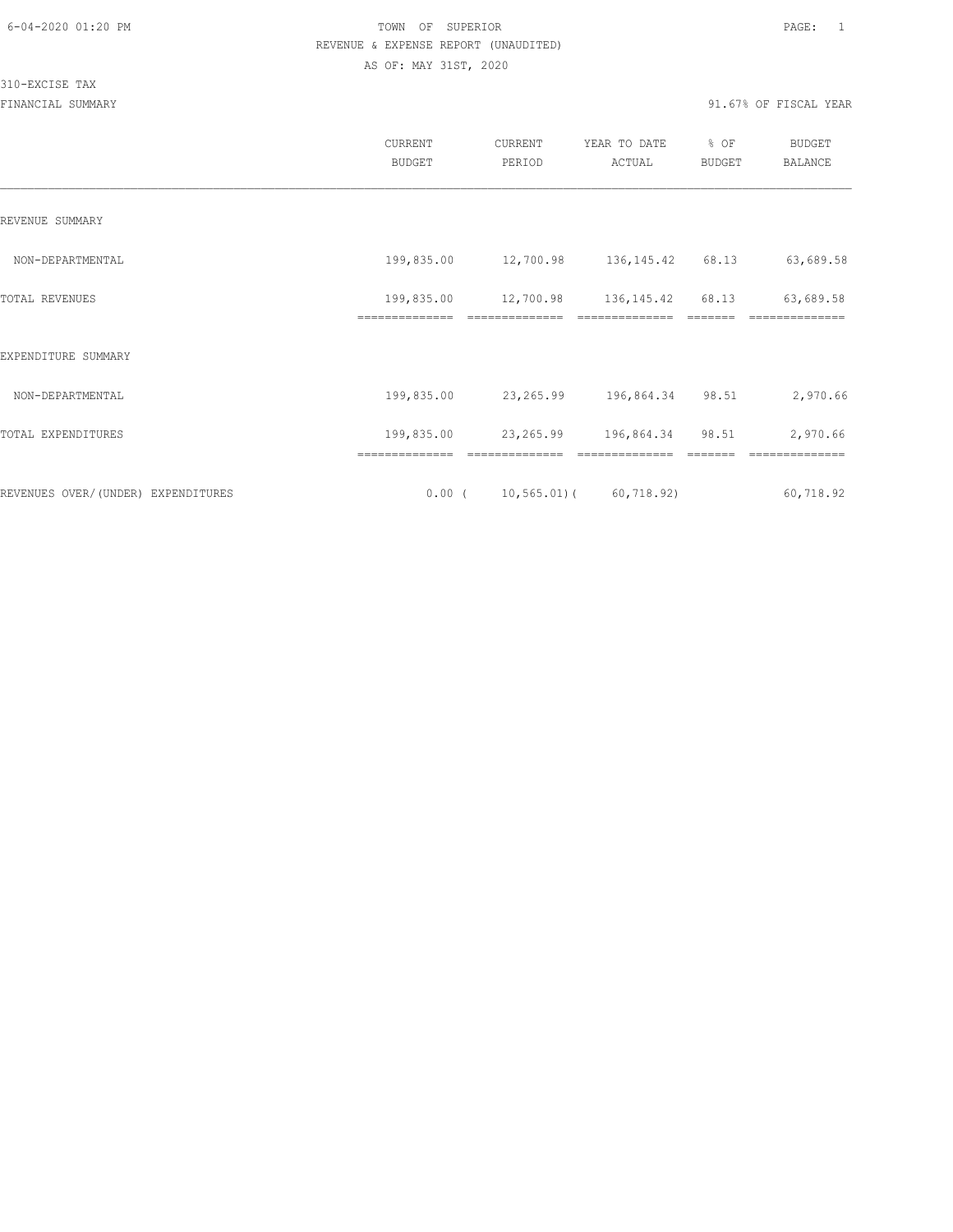# 320-LOCAL TRANS ASSISTANCE

|                                    | CURRENT<br><b>BUDGET</b> | <b>CURRENT</b><br>PERIOD | YEAR TO DATE<br>ACTUAL | % OF<br><b>BUDGET</b> | <b>BUDGET</b><br><b>BALANCE</b> |
|------------------------------------|--------------------------|--------------------------|------------------------|-----------------------|---------------------------------|
| REVENUE SUMMARY                    |                          |                          |                        |                       |                                 |
| NON-DEPARTMENTAL                   | 0.00                     | 0.00                     | 0.00                   | 0.00                  | 0.00                            |
| TOTAL REVENUES                     | 0.00                     | 0.00                     | 0.00                   | 0.00                  | 0.00                            |
| EXPENDITURE SUMMARY                |                          |                          |                        |                       |                                 |
| NON-DEPARTMENTAL                   | 0.00                     | 0.00                     | 0.00                   | 0.00                  | 0.00                            |
| TOTAL EXPENDITURES                 | 0.00                     | 0.00                     | 0.00                   | 0.00                  | 0.00                            |
| REVENUES OVER/(UNDER) EXPENDITURES | 0.00                     | 0.00                     | 0.00                   |                       | =======<br>0.00                 |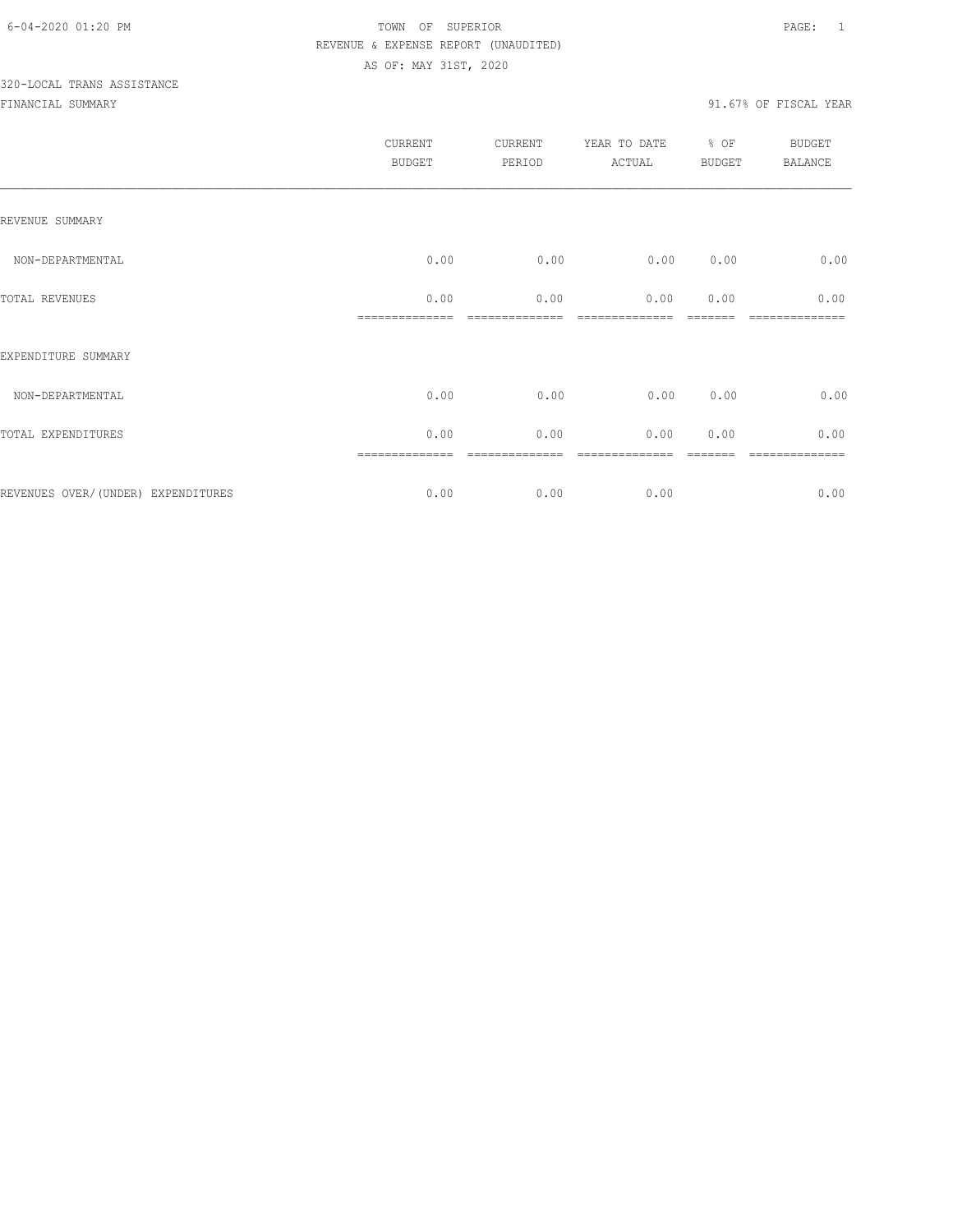| <b>CURRENT</b><br><b>BUDGET</b> | CURRENT<br>PERIOD | YEAR TO DATE<br>ACTUAL | % OF | <b>BUDGET</b><br><b>BALANCE</b> |
|---------------------------------|-------------------|------------------------|------|---------------------------------|
|                                 |                   |                        |      |                                 |
| 0.00                            | 0.00              | 0.00                   | 0.00 | 0.00                            |
| 0.00                            | 0.00              | 0.00                   | 0.00 | 0.00                            |
|                                 |                   |                        |      |                                 |
| 0.00                            | 0.00              | 0.00                   | 0.00 | 0.00                            |
| 0.00                            | 0.00              | 0.00                   | 0.00 | 0.00                            |
| 0.00                            | 0.00              | 0.00                   |      | ========<br>0.00                |
|                                 |                   |                        |      | <b>BUDGET</b>                   |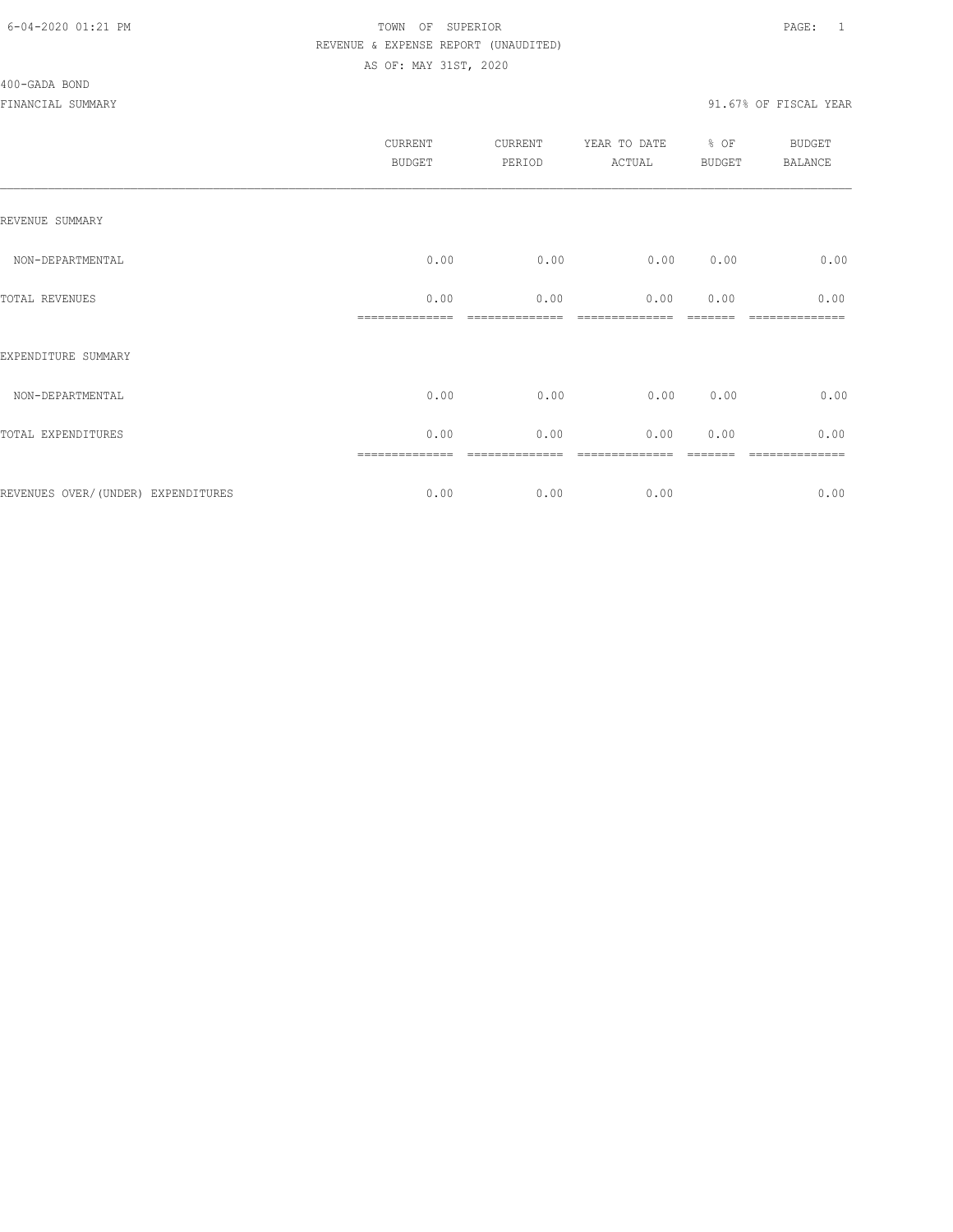410-MPC BOND

|                                    | CURRENT<br><b>BUDGET</b> | CURRENT<br>PERIOD | YEAR TO DATE<br>ACTUAL     | % OF<br><b>BUDGET</b> | <b>BUDGET</b><br><b>BALANCE</b> |
|------------------------------------|--------------------------|-------------------|----------------------------|-----------------------|---------------------------------|
| REVENUE SUMMARY                    |                          |                   |                            |                       |                                 |
| NON-DEPARTMENTAL                   | 0.00                     | 0.00              | 43,374.00 0.00 (43,374.00) |                       |                                 |
| TOTAL REVENUES                     | 0.00                     | 0.00              | 43,374.00 0.00 (43,374.00) |                       |                                 |
| EXPENDITURE SUMMARY                |                          |                   |                            |                       |                                 |
| NON-DEPARTMENTAL                   | 0.00                     | 0.00              | 0.00                       | 0.00                  | 0.00                            |
| TOTAL EXPENDITURES                 | 0.00                     | 0.00              | 0.00                       | 0.00                  | 0.00                            |
|                                    |                          |                   |                            |                       |                                 |
| REVENUES OVER/(UNDER) EXPENDITURES | 0.00                     | 0.00              | 43, 374.00                 |                       | (43, 374.00)                    |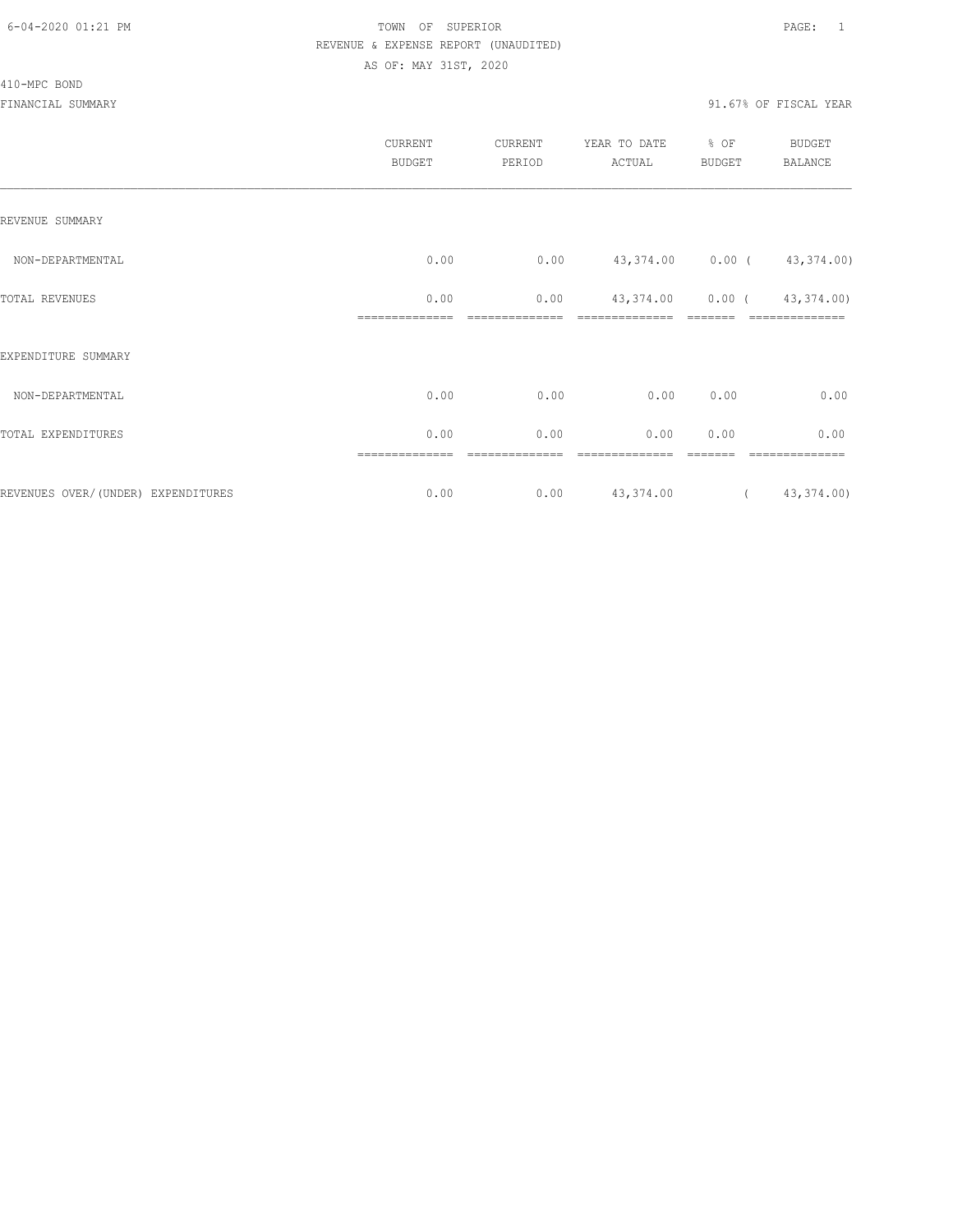#### 500-GRANTS

|                           | CURRENT<br><b>BUDGET</b>         | <b>CURRENT</b><br>PERIOD | YEAR TO DATE<br>ACTUAL | % OF<br><b>BUDGET</b> | <b>BUDGET</b><br><b>BALANCE</b> |
|---------------------------|----------------------------------|--------------------------|------------------------|-----------------------|---------------------------------|
| REVENUE SUMMARY           |                                  |                          |                        |                       |                                 |
| NON-DEPARTMENTAL          | 2, 145, 354.00                   | 0.00                     | 0.00                   | 0.00                  | 2, 145, 354.00                  |
| POLICE GRANTS             | 0.00                             | 0.00                     | 11,508.11              | $0.00$ (              | 11,508.11)                      |
| FIRE GRANTS               | 0.00                             | 0.00                     | 1,500.00               | $0.00$ (              | 1,500.00)                       |
| RECREATION GRANTS         | 0.00                             | 0.00                     | 325, 125.00            | 0.00(                 | 325, 125.00                     |
| CDBG 153-09 MAGMA CLUB    | 0.00                             | 0.00                     | 0.00                   | 0.00                  | 0.00                            |
| DEPT OF COMM-STIMULUS     | 0.00                             | 0.00                     | 0.00                   | 0.00                  | 0.00                            |
| PINAL COUNTY-STIMULUS     | 0.00                             | 0.00                     | 0.00                   | 0.00                  | 0.00                            |
| AZ DEPT OF HOMELAND SRTY  | 0.00                             | 0.00                     | 0.00                   | 0.00                  | 0.00                            |
| GOHS GRANT                | 0.00                             | 0.00                     | 0.00                   | 0.00                  | 0.00                            |
| ENERGY EFFICIENCY GRANT   | 0.00                             | 0.00                     | 0.00                   | 0.00                  | 0.00                            |
| TTAC GRANT                | 0.00                             | 0.00                     | 0.00                   | 0.00                  | 0.00                            |
| CDBG 2011 WWTP            | 0.00                             | 0.00                     | 0.00                   | 0.00                  | 0.00                            |
| PSSP GRANT                | 0.00                             | 0.00                     | 0.00                   | 0.00                  | 0.00                            |
| RESOLUTION COPPER GIVING  | 0.00                             | 0.00                     | 0.00                   | 0.00                  | 0.00                            |
| MISC                      | 0.00                             | 0.00                     | 0.00                   | 0.00                  | 0.00                            |
| AIRPORT GRANTS            | 0.00                             | 0.00                     | 0.00                   | 0.00                  | 0.00                            |
| FIRE TRUCK RESTORATION    | 0.00                             | 0.00                     | 0.00                   | 0.00                  | 0.00                            |
| 4TH OF JULY               | 0.00                             | 0.00                     | 0.00                   | 0.00                  | 0.00                            |
| FIREHOUSE SUBS CONTRIBUTI | 0.00                             | 0.00                     | 0.00                   | 0.00                  | 0.00                            |
| ECONOMIC DEVELOPMENT      | 0.00                             | 0.00                     | 0.00                   | 0.00                  | 0.00                            |
| CONTINGENCY               | 0.00                             | 0.00                     | 0.00                   | 0.00                  | 0.00                            |
| <b>TOTAL REVENUES</b>     | 2, 145, 354.00<br>============== | 0.00<br>- ============== | 338, 133. 11           | 15.76<br>=======      | 1,807,220.89<br>=============   |
| EXPENDITURE SUMMARY       |                                  |                          |                        |                       |                                 |
| NON-DEPARTMENTAL          | 2, 145, 354.00                   | 0.00                     | 0.00                   | 0.00                  | 2, 145, 354.00                  |
| POLICE GRANTS             | 0.00                             | 0.00                     | 30,014.58              | $0.00$ (              | 30,014.58)                      |
| FIRE GRANTS               | 0.00                             | 0.00                     | 23,692.59              | $0.00$ (              | 23,692.59                       |
| RECREATION GRANTS         | 0.00                             | 1,980.00                 | 245,793.83             | $0.00$ (              | 245,793.83)                     |
| CDBG 153-09 MAGMA CLUB    | 0.00                             | 0.00                     | 0.00                   | 0.00                  | 0.00                            |
| DEPT OF COMM-STIMULUS     | 0.00                             | 0.00                     | 0.00                   | 0.00                  | 0.00                            |
| PINAL COUNTY-STIMULUS     | 0.00                             | 0.00                     | 0.00                   | 0.00                  | 0.00                            |
| AZ DEPT OF HOMELAND SRTY  | 0.00                             |                          |                        | 0.00                  | 0.00                            |

| NON-DEPARTMENTAL          | 2,145,354.00 | 0.00     | 0.00       | 0.00     | 2, 145, 354.00 |
|---------------------------|--------------|----------|------------|----------|----------------|
| POLICE GRANTS             | 0.00         | 0.00     | 30,014.58  | $0.00$ ( | 30,014.58)     |
| FIRE GRANTS               | 0.00         | 0.00     | 23,692.59  | $0.00$ ( | 23,692.59      |
| RECREATION GRANTS         | 0.00         | 1,980.00 | 245,793.83 | 0.00(    | 245,793.83)    |
| CDBG 153-09 MAGMA CLUB    | 0.00         | 0.00     | 0.00       | 0.00     | 0.00           |
| DEPT OF COMM-STIMULUS     | 0.00         | 0.00     | 0.00       | 0.00     | 0.00           |
| PINAL COUNTY-STIMULUS     | 0.00         | 0.00     | 0.00       | 0.00     | 0.00           |
| AZ DEPT OF HOMELAND SRTY  | 0.00         | 0.00     | 0.00       | 0.00     | 0.00           |
| GOHS GRANT                | 0.00         | 0.00     | 0.00       | 0.00     | 0.00           |
| ENERGY EFFICIENCY GRANT   | 0.00         | 0.00     | 0.00       | 0.00     | 0.00           |
| TTAC GRANT                | 0.00         | 0.00     | 0.00       | 0.00     | 0.00           |
| CDBG 2011 WWTP            | 0.00         | 0.00     | 0.00       | 0.00     | 0.00           |
| PSSP GRANT                | 0.00         | 0.00     | 0.00       | 0.00     | 0.00           |
| RESOLUTION COPPER GIVING  | 0.00         | 0.00     | 0.00       | 0.00     | 0.00           |
| MISC                      | 0.00         | 0.00     | 0.00       | 0.00     | 0.00           |
| AIRPORT GRANTS            | 0.00         | 0.00     | 0.00       | 0.00     | 0.00           |
| FIRE TRUCK RESTORATION    | 0.00         | 0.00     | 0.00       | 0.00     | 0.00           |
| 4TH OF JULY               | 0.00         | 0.00     | 0.00       | 0.00     | 0.00           |
| FIREHOUSE SUBS CONTRIBUTI | 0.00         | 0.00     | 0.00       | 0.00     | 0.00           |
| ECONOMIC DEVELOPMENT      | 0.00         | 0.00     | 0.00       | 0.00     | 0.00           |
|                           |              |          |            |          |                |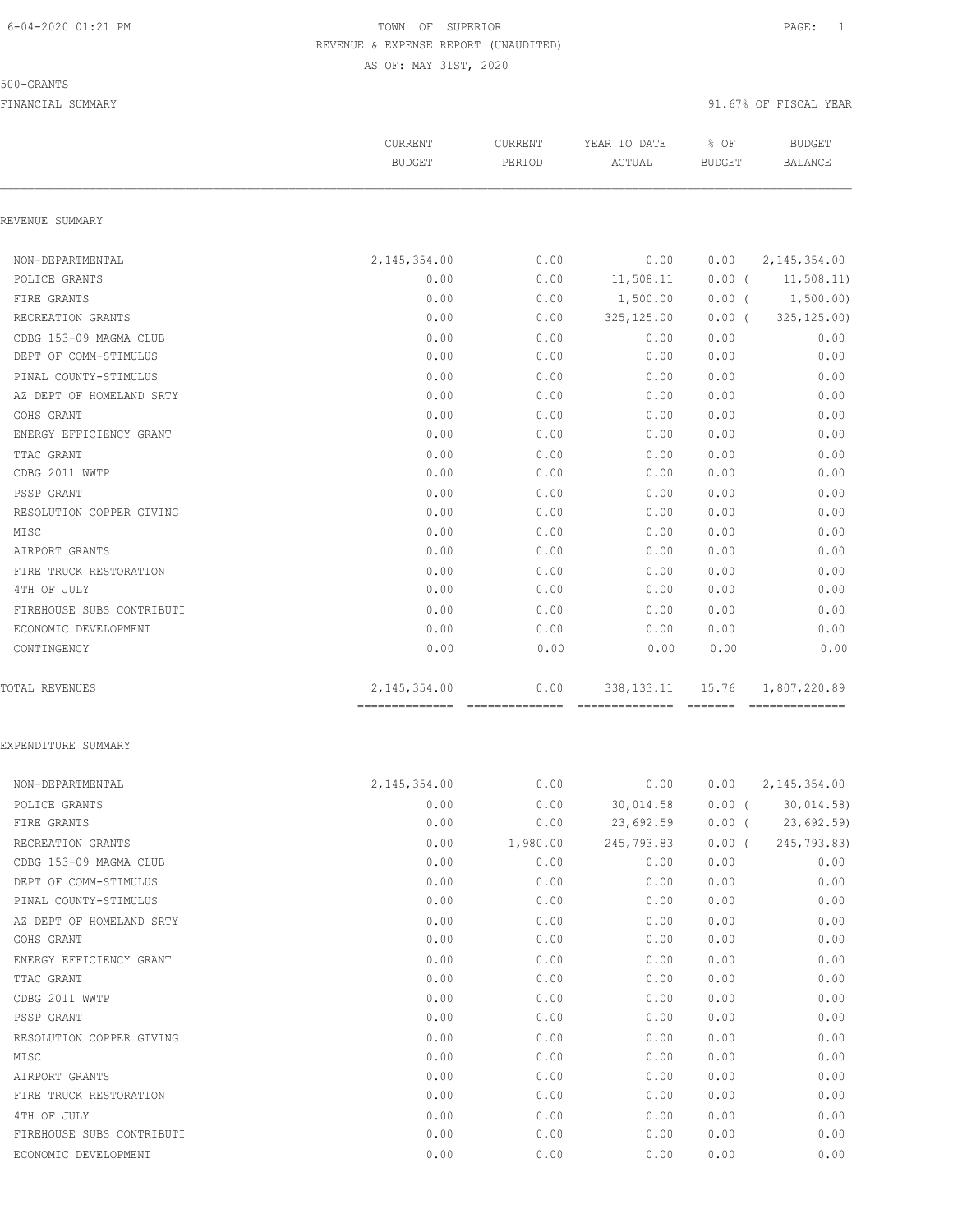500-GRANTS

|                                    | <b>CURRENT</b><br>BUDGET | CURRENT<br>PERIOD | YEAR TO DATE<br>ACTUAL | % OF<br>BUDGET | <b>BUDGET</b><br>BALANCE |
|------------------------------------|--------------------------|-------------------|------------------------|----------------|--------------------------|
| CONTINGENCY                        | 0.00                     | 0.00              | 0.00                   | 0.00           | 0.00                     |
| TOTAL EXPENDITURES                 | 2, 145, 354.00           | 1,980.00          | 299,501.00 13.96       |                | 1,845,853.00             |
|                                    |                          |                   |                        |                |                          |
| REVENUES OVER/(UNDER) EXPENDITURES | 0.00                     | 1,980.00          | 38,632.11              |                | 38,632.11)               |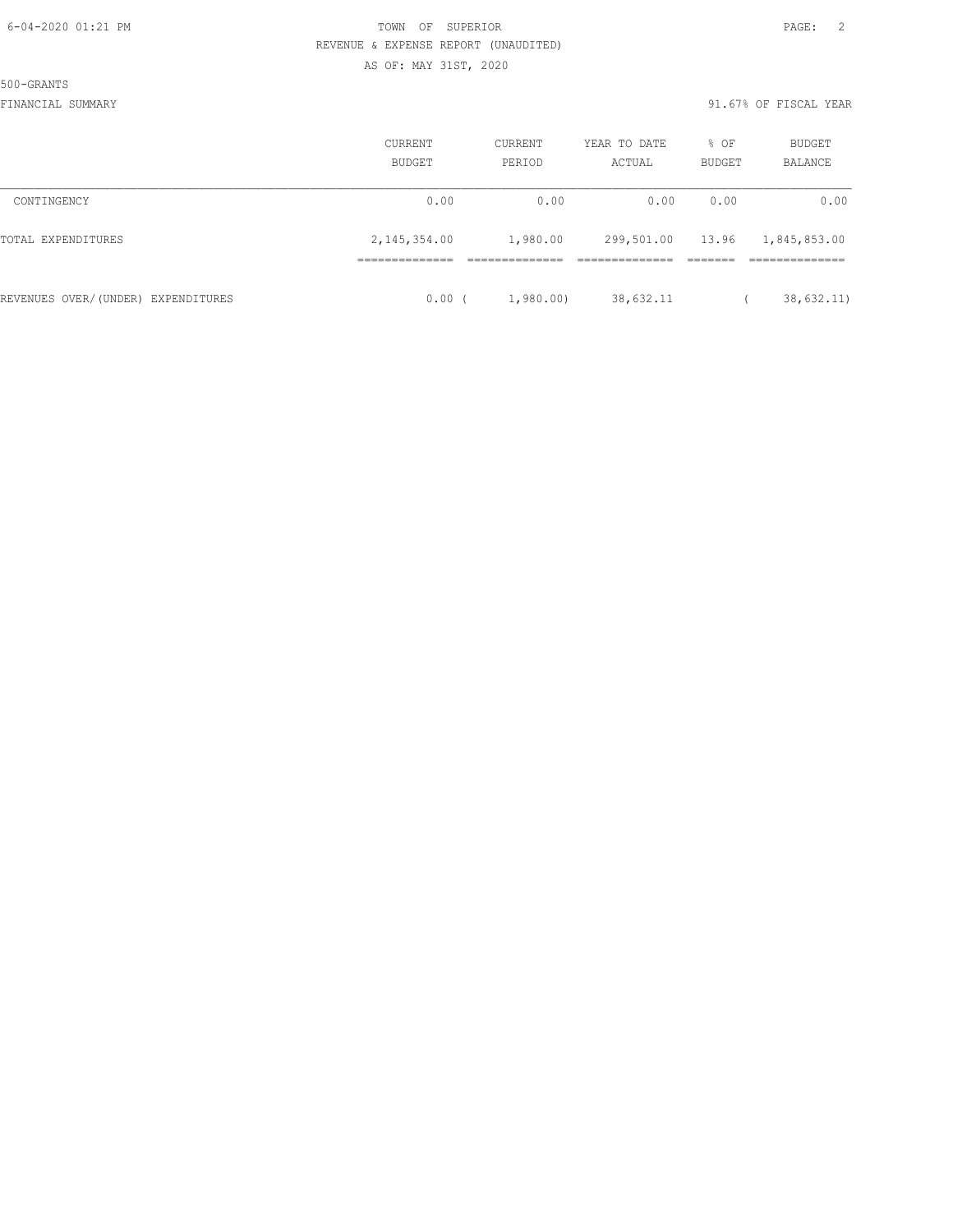# 510-Emergency Services

|                                    | <b>CURRENT</b><br><b>BUDGET</b> | CURRENT<br>PERIOD      | YEAR TO DATE<br>ACTUAL | % OF<br><b>BUDGET</b> | <b>BUDGET</b><br><b>BALANCE</b> |
|------------------------------------|---------------------------------|------------------------|------------------------|-----------------------|---------------------------------|
| REVENUE SUMMARY                    |                                 |                        |                        |                       |                                 |
| NON-DEPARTMENTAL                   | 0.00                            | 0.00                   | 0.00                   | 0.00                  | 0.00                            |
| RC EMERGENCY SERV-FIRE             | 0.00                            | 0.00                   | 99,500.00              | $0.00$ (              | 99,500.00)                      |
| RC EMERGENCY SERV-POLICE           | 200,000.00                      | 0.00                   | 100,500.00             | 50.25                 | 99,500.00                       |
| <b>TOTAL REVENUES</b>              | 200,000.00<br>==============    | 0.00<br>-------------- | 200,000.00             | 100.00                | 0.00                            |
| EXPENDITURE SUMMARY                |                                 |                        |                        |                       |                                 |
| RC EMERGENCY SERV-FIRE             | 99,500.00                       | 12,921.58              | 62,697.45              | 63.01                 | 36,802.55                       |
| RC EMERGENCY SERV-POLICE           | 100,500.00                      | 6,180.00               | 86,686.28              | 86.26                 | 13,813.72                       |
| TOTAL EXPENDITURES                 | 200,000.00                      | 19,101.58              | 149,383.73             | 74.69                 | 50,616.27                       |
| REVENUES OVER/(UNDER) EXPENDITURES |                                 | 0.00(19,101.58)        | 50,616.27              |                       | 50,616.27)                      |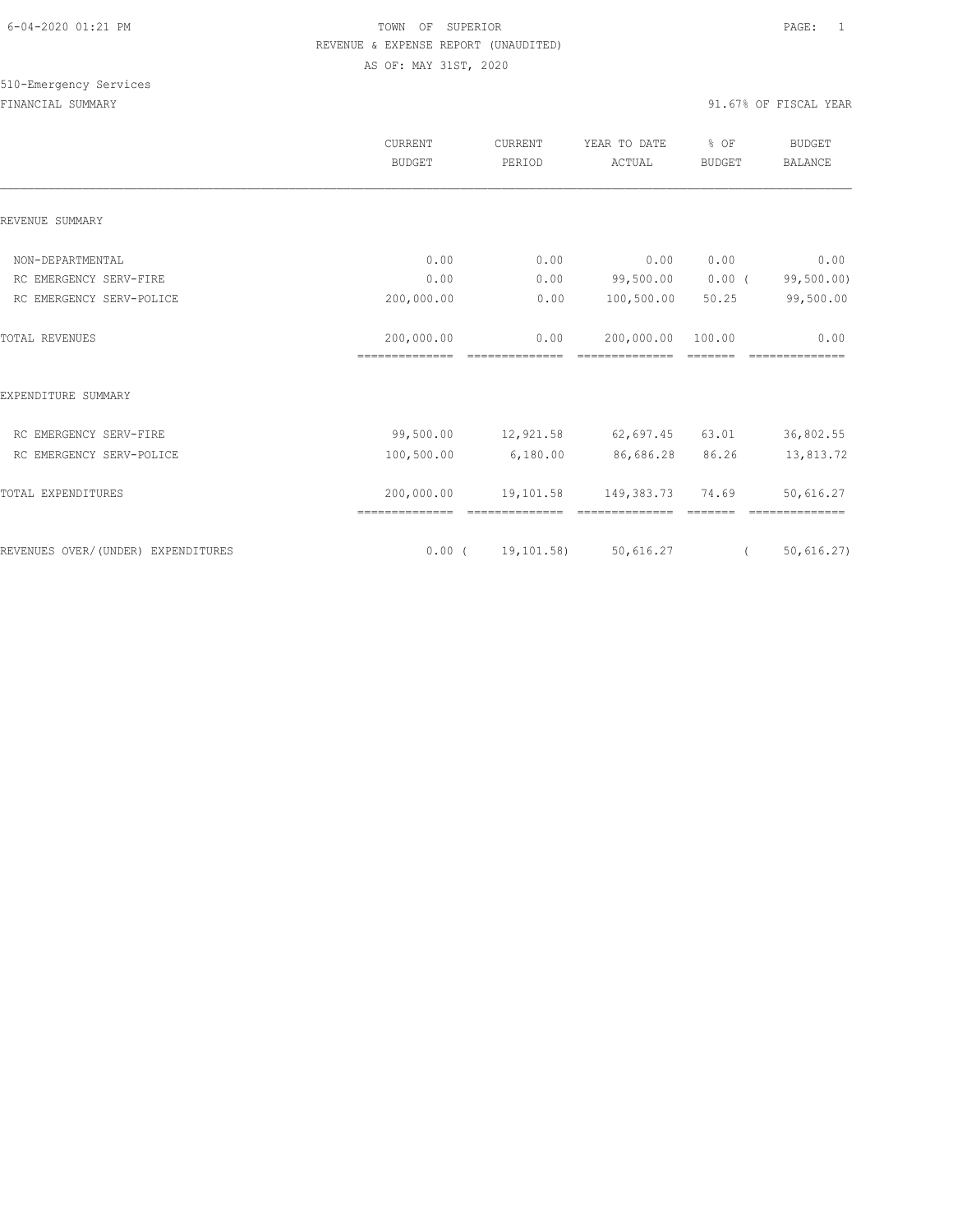|                                    | CURRENT<br><b>BUDGET</b>     | <b>CURRENT</b><br>PERIOD | YEAR TO DATE<br>ACTUAL | % OF<br><b>BUDGET</b> | <b>BUDGET</b><br><b>BALANCE</b> |
|------------------------------------|------------------------------|--------------------------|------------------------|-----------------------|---------------------------------|
| REVENUE SUMMARY                    |                              |                          |                        |                       |                                 |
| MAYOR & COUNCIL                    | 300,000.00                   | 0.00                     | 500,000.00             | 166.67 (              | 200,000.00)                     |
| RECREATION                         | 200,000.00                   | 0.00                     | 0.00                   | 0.00                  | 200,000.00                      |
| ECONOMIC DEVELOPMENT               | 100,000.00                   | 0.00                     | 350,000.00             | $350.00$ (            | 250,000.00)                     |
| TOTAL REVENUES                     | 600,000.00<br>============== | 0.00                     | 850,000.00             | 141.67 (              | 250,000.00)                     |
| EXPENDITURE SUMMARY                |                              |                          |                        |                       |                                 |
| MAYOR & COUNCIL                    | 300,000.00                   | 0.00                     | 118,962.35             | 39.65                 | 181,037.65                      |
| RECREATION                         | 200,000.00                   | 0.00                     | 227,778.42             | $113.89$ (            | 27,778.42)                      |
| ECONOMIC DEVELOPMENT               | 100,000.00                   | 0.00                     | 100,000.00             | 100.00                | 0.00                            |
| TOTAL EXPENDITURES                 | 600,000.00<br>============== | 0.00                     | 446,740.77             | 74.46                 | 153,259.23                      |
| REVENUES OVER/(UNDER) EXPENDITURES | 0.00                         | 0.00                     | 403,259.23             |                       | 403,259.23)                     |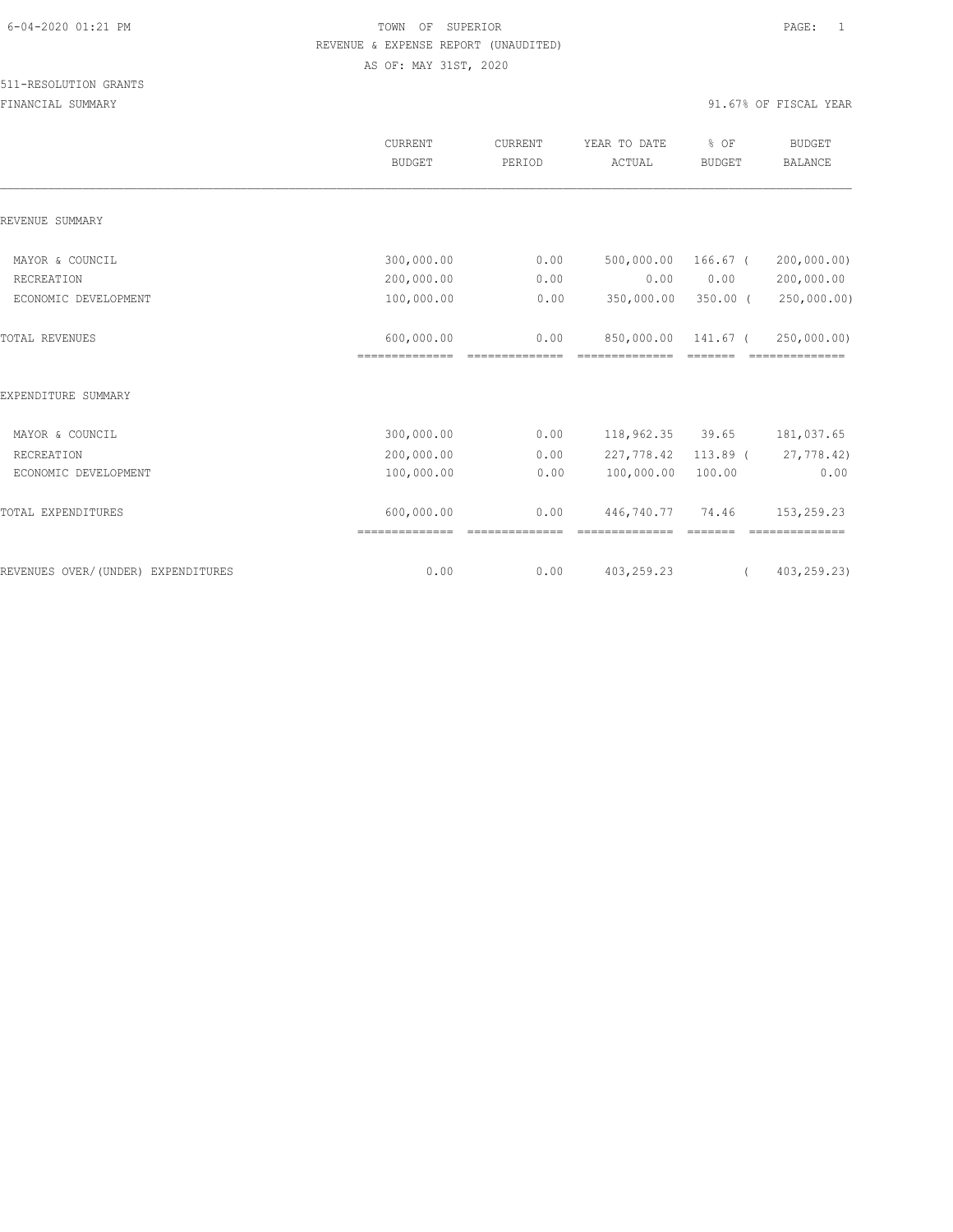|                                    | CURRENT<br><b>BUDGET</b> | CURRENT<br>PERIOD | YEAR TO DATE<br>ACTUAL | % OF<br>BUDGET | <b>BUDGET</b><br><b>BALANCE</b> |
|------------------------------------|--------------------------|-------------------|------------------------|----------------|---------------------------------|
| REVENUE SUMMARY                    |                          |                   |                        |                |                                 |
| NON-DEPARTMENTAL                   | 0.00                     | 0.00              | 0.00                   | 0.00           | 0.00                            |
| TOTAL REVENUES                     | 0.00                     | 0.00              | 0.00                   | 0.00           | 0.00                            |
| EXPENDITURE SUMMARY                |                          |                   |                        |                |                                 |
| NON-DEPARTMENTAL                   | 0.00                     | 0.00              | 0.00                   | 0.00           | 0.00                            |
| TOTAL EXPENDITURES                 | 0.00                     | 0.00              | 0.00                   | 0.00           | 0.00                            |
|                                    |                          |                   |                        |                |                                 |
| REVENUES OVER/(UNDER) EXPENDITURES | 0.00                     | 0.00              | 0.00                   |                | 0.00                            |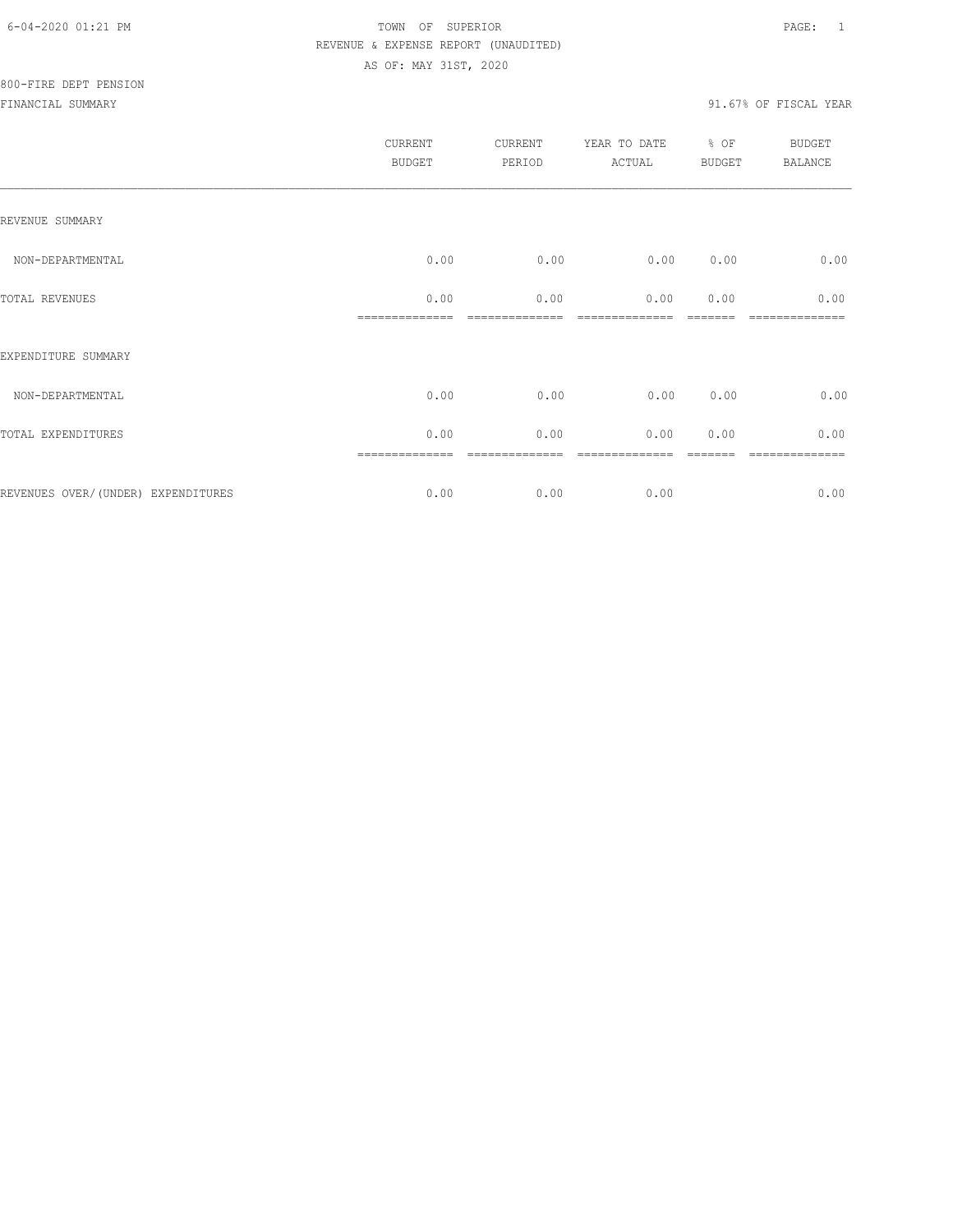#### 810-LGIP

|                                     | CURRENT<br><b>BUDGET</b> | CURRENT<br>PERIOD | YEAR TO DATE % OF<br>ACTUAL | <b>BUDGET</b> | <b>BUDGET</b><br><b>BALANCE</b> |
|-------------------------------------|--------------------------|-------------------|-----------------------------|---------------|---------------------------------|
| REVENUE SUMMARY                     |                          |                   |                             |               |                                 |
| NON-DEPARTMENTAL                    | 0.00                     | 0.00              | 0.00                        | 0.00          | 0.00                            |
| TOTAL REVENUES                      | 0.00                     | 0.00              | 0.00                        | 0.00          | 0.00                            |
| EXPENDITURE SUMMARY                 |                          |                   |                             |               |                                 |
| NON-DEPARTMENTAL                    | 0.00                     | 0.00              | 0.00                        | 0.00          | 0.00                            |
| TOTAL EXPENDITURES                  | 0.00                     | 0.00              | 0.00                        | 0.00          | 0.00                            |
|                                     | ==============           | ----------        |                             |               | ============                    |
| REVENUES OVER/ (UNDER) EXPENDITURES | 0.00                     | 0.00              | 0.00                        |               | 0.00                            |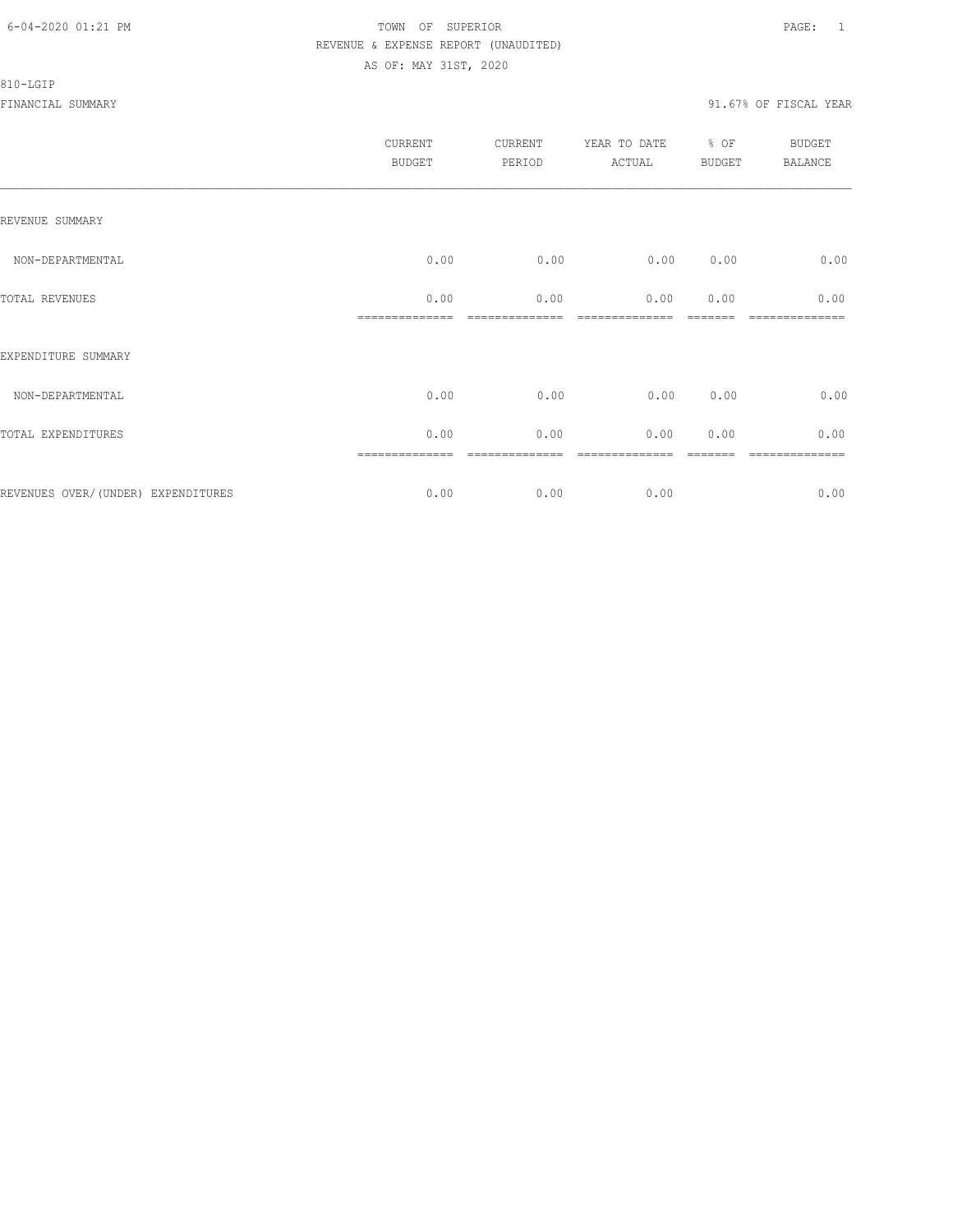|                                     | CURRENT<br><b>BUDGET</b> | CURRENT<br>PERIOD | YEAR TO DATE<br>ACTUAL | % OF<br><b>BUDGET</b> | <b>BUDGET</b><br><b>BALANCE</b> |
|-------------------------------------|--------------------------|-------------------|------------------------|-----------------------|---------------------------------|
| REVENUE SUMMARY                     |                          |                   |                        |                       |                                 |
| NON-DEPARTMENTAL                    | 0.00                     | 0.00              | 0.00                   | 0.00                  | 0.00                            |
| TOTAL REVENUES                      | 0.00                     | 0.00              | 0.00                   | 0.00                  | 0.00                            |
| EXPENDITURE SUMMARY                 |                          |                   |                        |                       |                                 |
| NON-DEPARTMENTAL                    | 0.00                     | 0.00              | 0.00                   | 0.00                  | 0.00                            |
| TOTAL EXPENDITURES                  | 0.00                     | 0.00              | 0.00                   | 0.00                  | 0.00                            |
| REVENUES OVER/ (UNDER) EXPENDITURES | 0.00                     | 0.00              | 0.00                   |                       | ========<br>0.00                |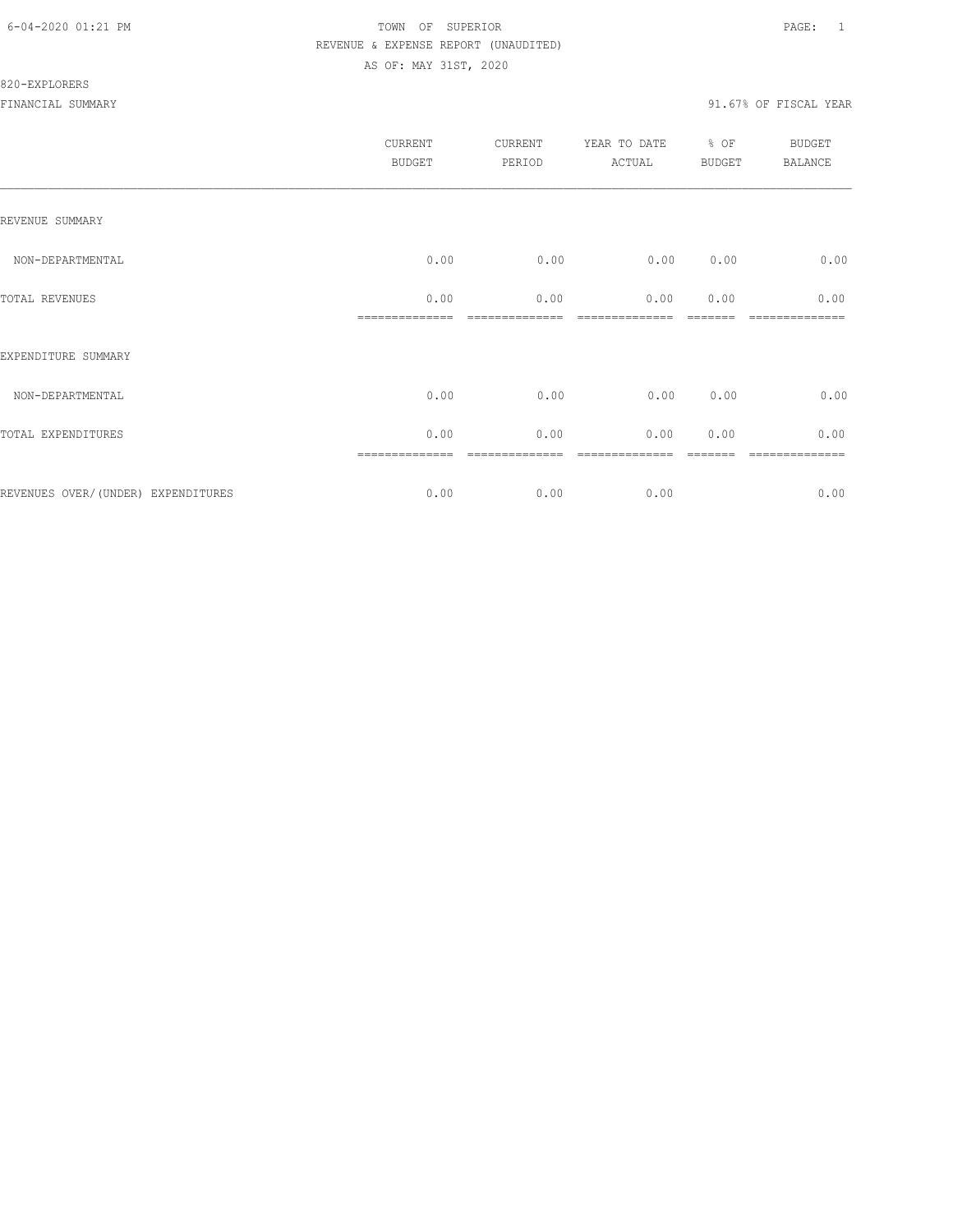|                                     | CURRENT<br><b>BUDGET</b> | CURRENT<br>PERIOD | YEAR TO DATE<br>ACTUAL | % OF<br><b>BUDGET</b> | <b>BUDGET</b><br>BALANCE    |
|-------------------------------------|--------------------------|-------------------|------------------------|-----------------------|-----------------------------|
| REVENUE SUMMARY                     |                          |                   |                        |                       |                             |
| NON-DEPARTMENTAL                    | 0.00                     | 0.00              |                        |                       | 2,375.00 0.00 (2,375.00)    |
| TOTAL REVENUES                      | 0.00                     | 0.00              | 2,375.00               |                       | $0.00$ ( $2,375.00$ )       |
| EXPENDITURE SUMMARY                 |                          |                   |                        |                       |                             |
| NON-DEPARTMENTAL                    | 0.00                     | 0.00              |                        |                       | $1,856.03$ 0.00 ( 1,856.03) |
| TOTAL EXPENDITURES                  | 0.00                     | 0.00              |                        |                       | $1,856.03$ 0.00 ( 1,856.03) |
| REVENUES OVER/ (UNDER) EXPENDITURES | 0.00                     | 0.00              | 518.97                 |                       | 518.97)                     |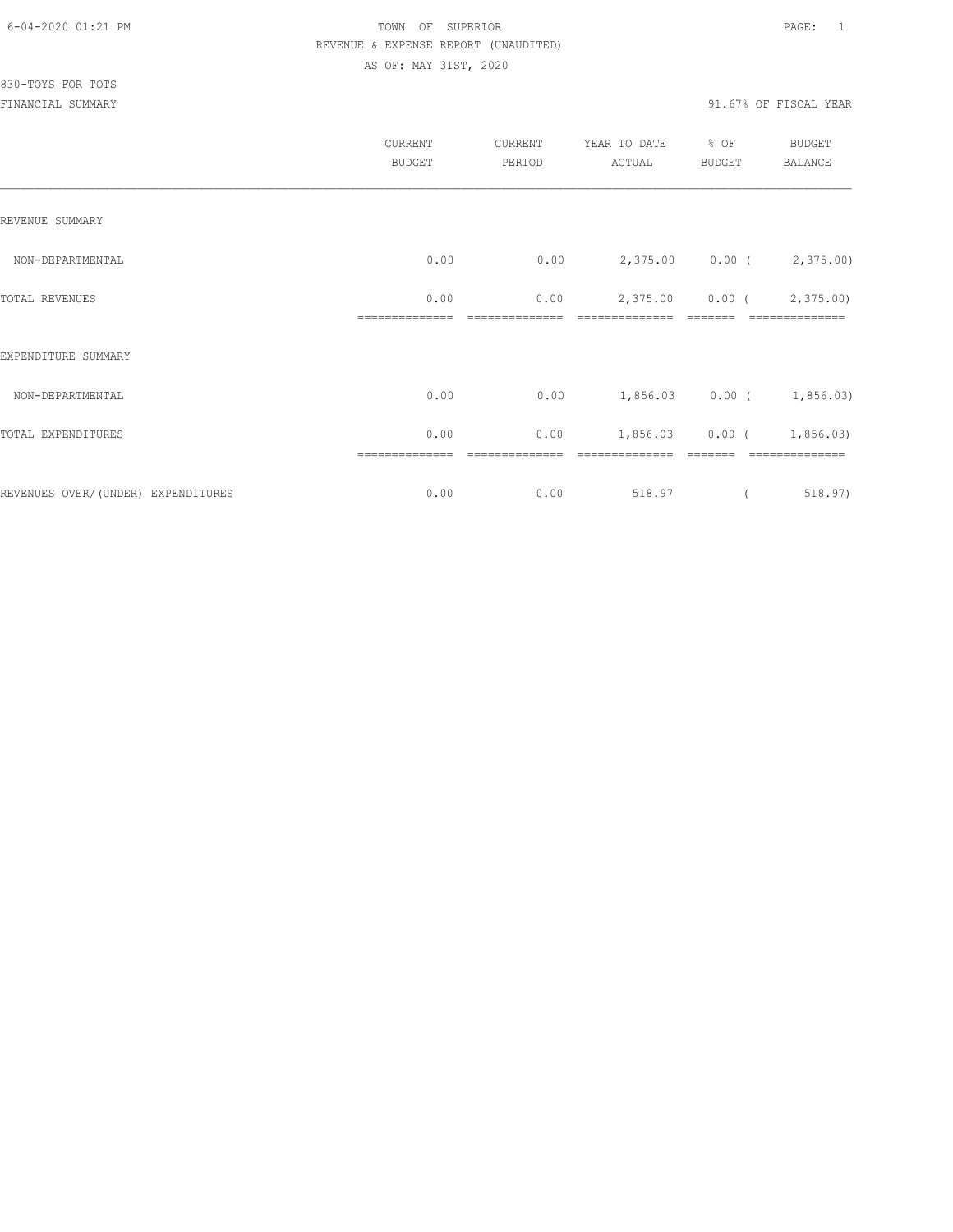|                                    | CURRENT<br><b>BUDGET</b> | CURRENT<br>PERIOD | YEAR TO DATE<br>ACTUAL | $%$ OF<br><b>BUDGET</b> | <b>BUDGET</b><br>BALANCE |
|------------------------------------|--------------------------|-------------------|------------------------|-------------------------|--------------------------|
| REVENUE SUMMARY                    |                          |                   |                        |                         |                          |
| TOTAL REVENUES                     | 0.00                     | 0.00              | $0.00$ $0.00$          |                         | 0.00                     |
| EXPENDITURE SUMMARY                |                          |                   |                        |                         |                          |
| NON-DEPARTMENTAL                   | 0.00                     | 0.00              | 0.00                   | 0.00                    | 0.00                     |
| TOTAL EXPENDITURES                 | 0.00                     | 0.00              | 0.00                   | 0.00                    | 0.00                     |
| REVENUES OVER/(UNDER) EXPENDITURES | 0.00                     | 0.00              | 0.00                   |                         | 0.00                     |